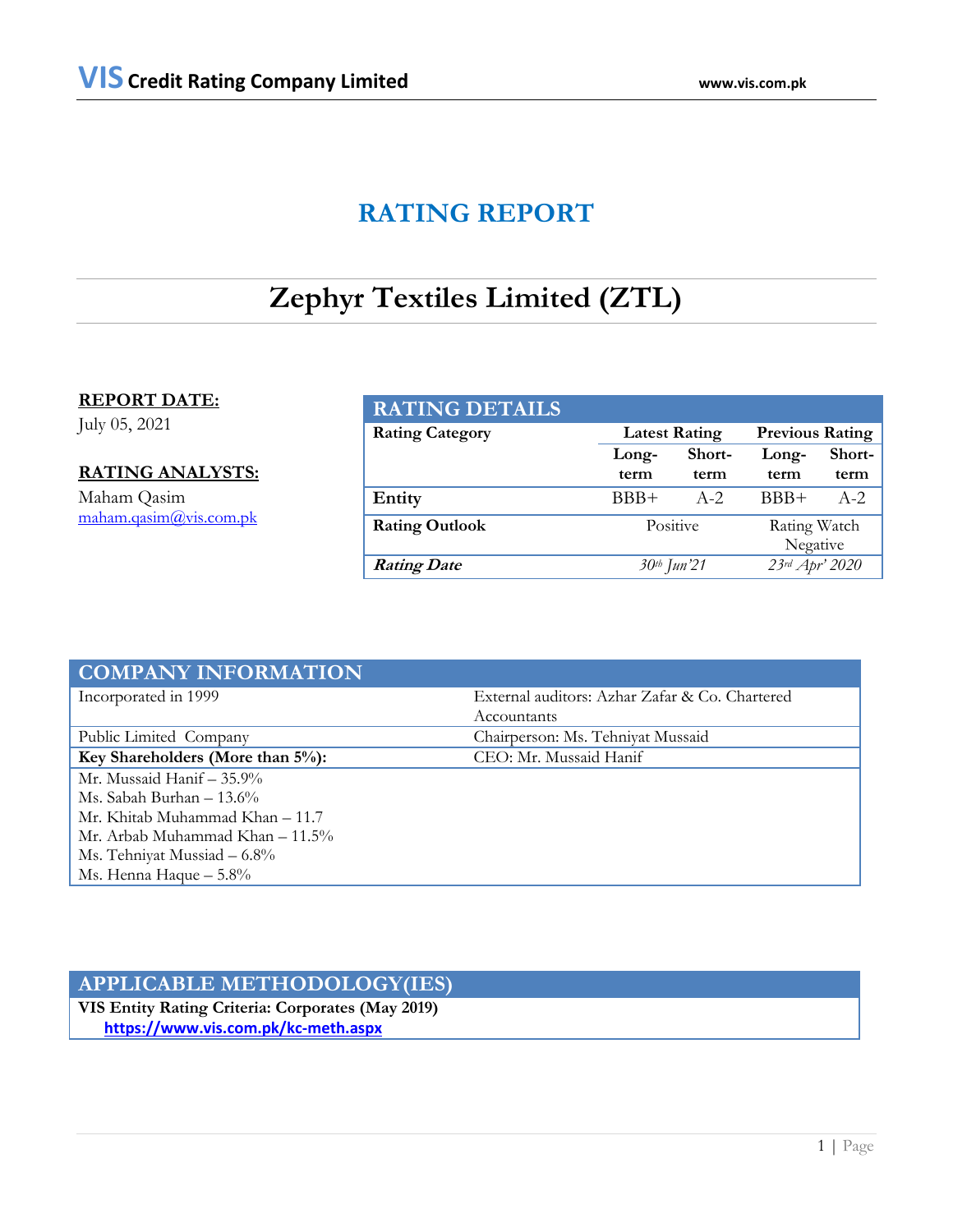## **Zephyr Textiles Limited**

#### **OVERVIEW OF THE INSTITUTION RATING RATIONALE**

Zephyr Textiles Limited (ZTL) was incorporated in 1999 as a private limited company which later on went public in 2004. The company is involved in the production and sale of greige and finished fabric, towels and made ups. The company is listed on Pakistan stock Exchange. Registered office of the company is in Lahore while weaving unit is situated at Balloki Bhai Pheru Road and towel unit at district Kasur.

#### **Profile of the Chairperson**

Ms. Tehniyat Mussaid is the chairperson of ZTL. She graduated in Accountancy from the UK, and has worked in the UK Barclays Bank for about three years.

#### **Profile of the CEO**

Mr. Mussaid Hanif is the CEO of ZTL. He holds an MBA from Lahore University of Management Sciences (LUMS) and has over twenty years of sales and management experience in the textile industry.

#### **Financial Snapshot**

**Total Equity:** end-HY21: Rs. 1.74b; end-FY20: Rs. 1.61b; end-FY19: Rs.1.59b; end-FY18: Rs. 2.8b

**Assets:** end-HY21: Rs. 4.87b; end-FY20: Rs. 4.48b; end-FY19: Rs. 4.16b; end-FY18: Rs. 4.21b

**Profit After Tax**: HY21: Rs. 122m; end-FY20: Rs. 55m; The ratings assigned to Zephyr Textiles Limited (ZTL) take into account its moderate business risk profile emanating from a fairly diversified revenue stream, both in terms of product profile and geographical footprint, coupled with presence in export-oriented value added segment. Moreover, holistically business risk profile of the textile industry is supported by stable and growing demand as US-China Trade disruption enhance sales given major buyers continue to diversify procurement. Client concentration risk is considered on the higher side as almost two-thirds of the sales revenue is being generated by top-10 clients; however, the same is mitigated by high customer satisfaction and cumbersome supplier switching process.

Ratings also incorporate sound financial risk manifested by enhancement of margins, positive momentum in profitability, adequate liquidity and comfortable debt service coverages. Further, owing to reduction in benchmark rates, the financial cost for the company has reduced, reflecting positively on the bottom line. Given improvement in the company's operational performance owing to pandemic led boom in textile sector during the period under review, the outlook assigned to ZTL's ratings has been revised to 'Positive'. Even though concerns of successive waves of Covid-19 are present, strong order book of the industry in the ongoing year along with vaccine rollout has largely subsided business risk concerns. However, the ratings remain sensitive to relatively high leverage indicators. Going forward, the ratings are dependent on maintenance of gearing, sustenance of long-standing relations with customers, realization of projected targets and incremental cash flow generation from new product line extension coupled with evolution of sector dynamics post ongoing pandemic.

**Shareholding mainly vested with sponsoring family with adequate experience in textile sector:** Shareholding structure of the company is mainly vested with the sponsoring family with controlling stake of 85.3%. Remaining shareholding rests with general public and other institutions. CEO, Mr. Mussaid Hanif holds 35.9% of shares; meanwhile after the demise of Mr. Burhan Muhammad Khan (Executive Director), his shares were distributed amongst his wife Ms. Sabah Burhan and his children, Mr. Khitab Khan, Mr. Arbab Khan, and Ms. Henna Haque, as per the sharia law. The Board of Directors of ZTL comprises six members including one executive director, three nonexecutive directors and two independent directors. Board meetings are held on a quarterly basis at least with satisfactory attendance of members.

**Local Textile Sector performance during COVID-19:** The coronavirus pandemic led to 3% drop in global trade volumes in the 1QFY20 according to United Nations conference on Trade and Development forecasts. Industries whose operations were more globalized (particularly those who relied on Chinese inputs for production) were highly exposed to initial supply side disruptions. However, given most of the textile companies in Pakistan are heavily reliant on local cotton produce; the supply side risk was largely curtailed. In addition, the lockdown in China at the initial stage turned advantageous as the orders got shifted to Pakistan. Prior to onslaught of the pandemic, the European buyers were attracted by repetitive rupee weakening since 4QFY18, as unit prices fell only for Pakistan in 9MFY20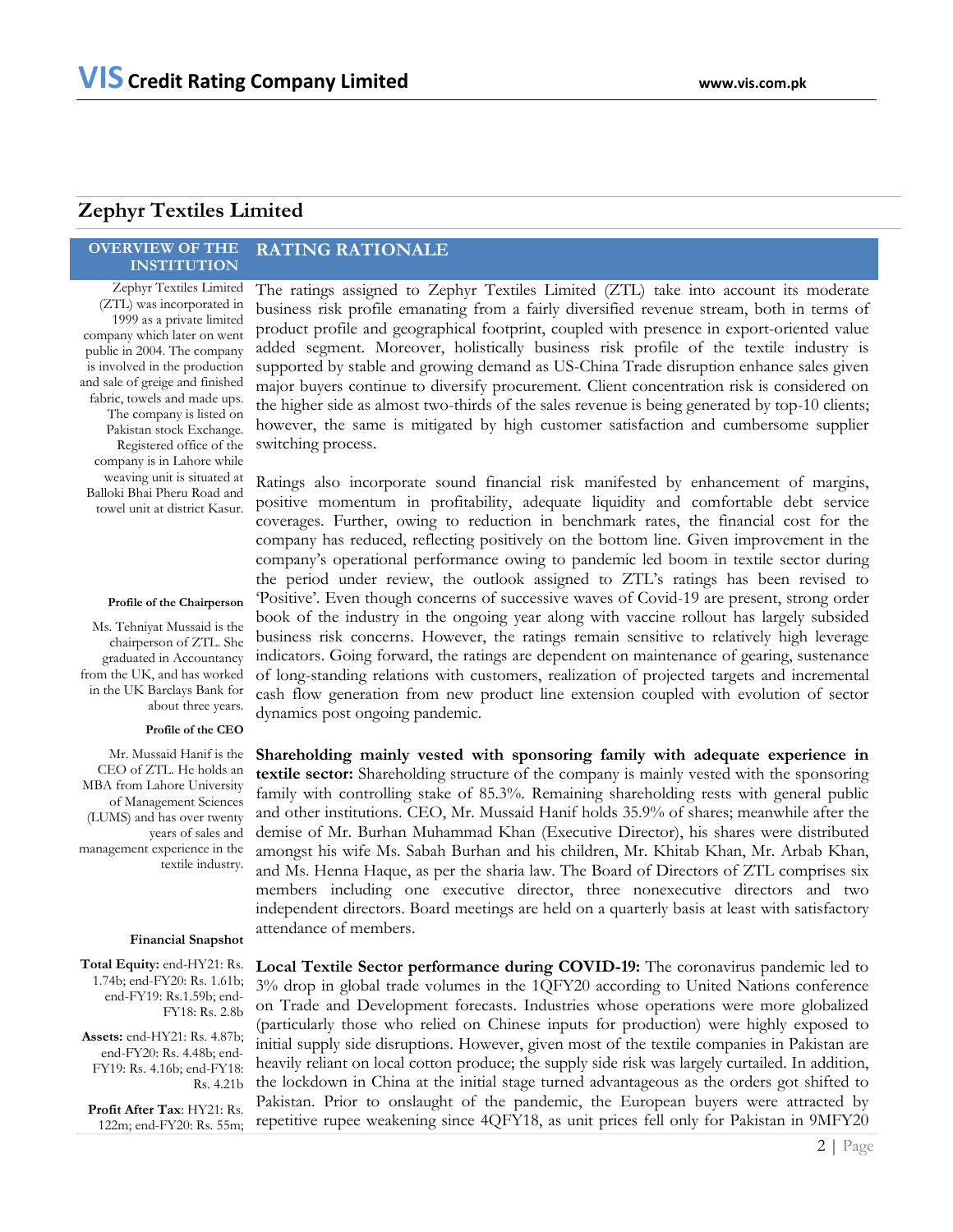FY19: Rs. 118m; FY18: Rs. vis-à-vis its competitors. The price effect was further enforced by duty-free/quota free 103m access under the GSP Plus agreement. Bangladesh and Pakistan have been able to increase their exports to the bloc as they enjoy preferential trade treatment within EU. Moreover, US-China trade war with USA applying additional tariffs on Chinese apparel imports since Sep'19 has aided low cost suppliers including Pakistan in capturing the untapped share. So after global onslaught of corona virus European and American retailers, the two main destination markets for this sector, cancelled their orders causing serious concerns in many sourcing countries. With only a few buyers honoring their import commitments with local manufactures, exports declined during April'20. Exports of readymade garments dipped by 69% in April'20 compared to same month in the preceding year.

> The country's textile industry has scaled up production to pre-Covid level of full-capacity as a significant improvement in containment of the pandemic in the country led the world buyers to partially divert their orders to domestic manufacturers. The growth in production is backed by a big jump in the import of basic raw materials – cotton and man-made yarn – after the recent heavy rainfall and pest attack damaged notable portion of cotton crops in the fields to a multi-year low. Secondly, the industry recovered on a fast pace with the government's support in the shape of rationalizing energy price to a regional competitive level, the same included continued supply of raw material and subsidized financing for the expansion of production and setting up new units. Further, the textile exports have also largely recovered from the Covid-19 pandemic shocks and are still growing both in terms of their quantity and dollar value. The textile shipments have surged by 3.8% to \$4.8 billion between July and October from \$4.6bn in the corresponding period last year. The rise in the textile and clothing group has been slightly faster than the 0.6% growth in the overall export. The export recovery is most prominent in the knitwear, home textiles and denim segments.

> **Product Portfolio includes textile products including grey & finished fabric, towel, knitted fabrics, made ups:** ZTL is engaged in the production and sale of grey & finished fabric, towel and textile made ups. During the period under review, the production capacities of fabric weaving, towel weaving and towel processing remained unchanged. Grey fabric production facility comprises 199 Air Jet looms with total weaving capacity of 84.6m square meters per annum. On the other hand, the towel manufacturing unit comprises 45 looms with total production capacity of 4,835 tons per annum while towel dyeing and processing units have a recorded capacity of 5,700 tons per annum. ZTL follows a build to order approach where products are produced once orders are confirmed. In response to the ongoing pandemic resulting in dampened demand, the production activities and utilization took a downturn during FY20; however, the same exhibited improvement from pre-covid numbers in line with capitalization of the opportunity given production units of neighboring countries closed were for a longer tenure. Installed capacities and actual production are tabulated below:

| <b>Capacity Analysis</b>                       | <b>FY19</b> | <b>FY20</b> | HY21 |
|------------------------------------------------|-------------|-------------|------|
| <b>Fabric Weaving Unit:</b>                    |             |             |      |
| Installed Capacity (Square Meters in Millions) | 84.6        | 84.6        | 84.6 |
| Actual Production (Square Meters in            | 73.1        | 65.6        | 37.8 |
| Millions)                                      |             |             |      |
| Capacity Utilization %                         | 86          | 78          | 89   |
|                                                |             |             |      |
| <b>Towel Weaving Unit:</b>                     |             |             |      |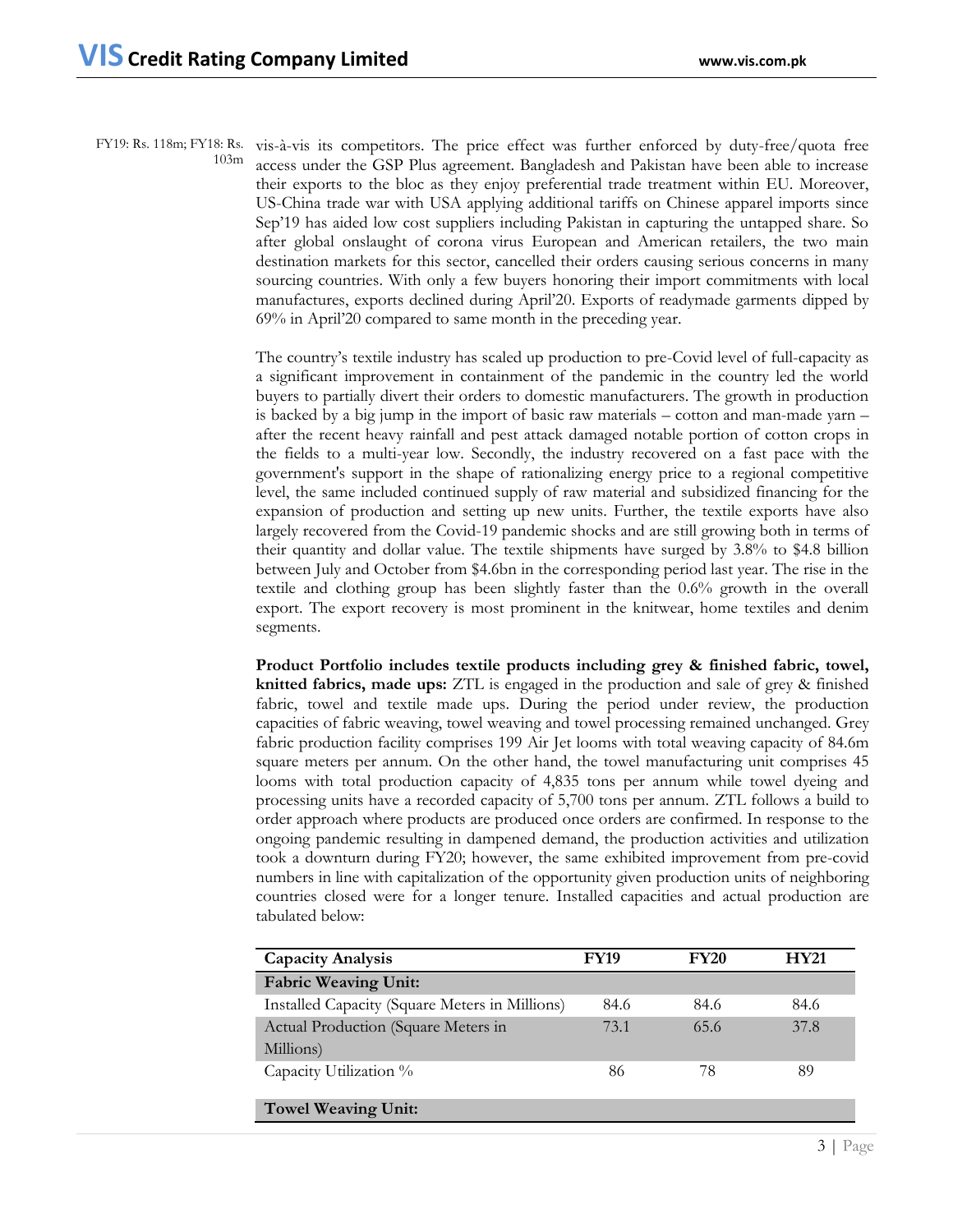| Installed Capacity (Tons)                | 4,835 | 4,835 | 4,835 |  |
|------------------------------------------|-------|-------|-------|--|
| Actual Production (Tons)                 | 4.238 | 3,805 | 2,242 |  |
| Capacity Utilization %                   | 88    | 79    | 93    |  |
| <b>Tower Dyeing and Processing Unit:</b> |       |       |       |  |
| Installed Capacity (Million Sq. meter)   | 5,700 | 5,700 | 5,700 |  |
| Actual Production (Million Sq. meter)    | 3,802 | 3,795 | 2,072 |  |
| Capacity Utilization %                   | 67    | 67    | 73    |  |

ZTL's total power requirement when operating at full capacity is around 4.2 megawatts; the same is all internally provided through gas-fired power generation facility having total capacity of 4.5 megawatts. In addition, ZTL also has WAPDA connection for emergency power requirements.

**Topline and profitability indicators impacted during FY20 in line with onslaught of COVID-19 as orders spilled over to the ongoing year:** With the ongoing pandemic, the company fell short off its last year revenues by 15% as sales were recorded lower at Rs. 4.3b (FY19: Rs. 5.1b) during FY20; the decline was primarily an outcome of complete halt to order placement, reception of shipments and delay in payments from the export originating countries. As per ZTL's business model, the highest number of orders are received during 4QFY20; however, as the outgoing year was marked by uncertainty following the emergence of the pandemic, export orders worth almost Rs. 500m got spilled over to the ongoing year; the same is the main contributing factor of decline in sales. The contribution of local sales increased slightly during FY20 with a total share of 56% (FY19: 54%) in the revenue mix; local sales mainly constitute sale of greige fabric. On the other hand, contribution of export sales, comprising of towels, took a slight hit owing to shifting of orders to the ongoing year. Despite higher average price of Rs. 188.9/meter (FY19: Rs. 150.8/meter), the revenue from fabric segment (local) decreased to Rs. 1.3b (FY19: Rs. 1.5b) on account of decline in quantum sales. As per the management, in line with government directives the fabric unit was completely closed during lockdown, meanwhile towel unit continued production by following requisite protocols and standard operating procedures. Moreover, the towel sales were also recorded lower at Rs. 2.3b (FY19: Rs. 2.9b) during FY20 in line with reduced quantum sale; towel segment is the largest revenue driver contributing 53% (FY19: 56%) to total sales. The margins of the company declined to 9.3% (FY19: 10.3%) in FY20 due to reduced contribution of export segment, entailing higher margins, to total revenues along with increase in cost of yarn to Rs. 183.9/lb (FY19: Rs. 177.5/lb) during FY20. Reduction in scale of operations also contributed to decline in margins as the absorption of fixed components of the production process was relatively inefficient. The concentration risk is relatively on a higher as top-10 customers account for 64% (FY20: 65%) of total revenue during HY21. The concentration risk has been mitigated by established business relations with customers, high customer satisfaction underpinned by focus on quality and sustainability and fairly cumbersome supplier switching process.

The distribution cost declined to Rs. 131.3m (FY19: Rs. 140.3m) during FY20 on account of reduced freight expense incurred in line with decline in quantum of exports during the year. On the other hand, administrative expenses have largely remained at prior year's level of Rs. 84.5m (FY19: 85.0m) despite slight increase in employee related expenses on account of no provision for expected credit losses made during FY20 as opposed to provision amounting to Rs. 5.6m booked in the preceding year. Other expenses stood higher at Rs. 22.4m (FY19: Rs. 9.8m) on account of loss on disposal of plant and machinery incurred during the outgoing year. The company booked other income of Rs. 34.5m (FY19: Rs. 4.3m) in FY20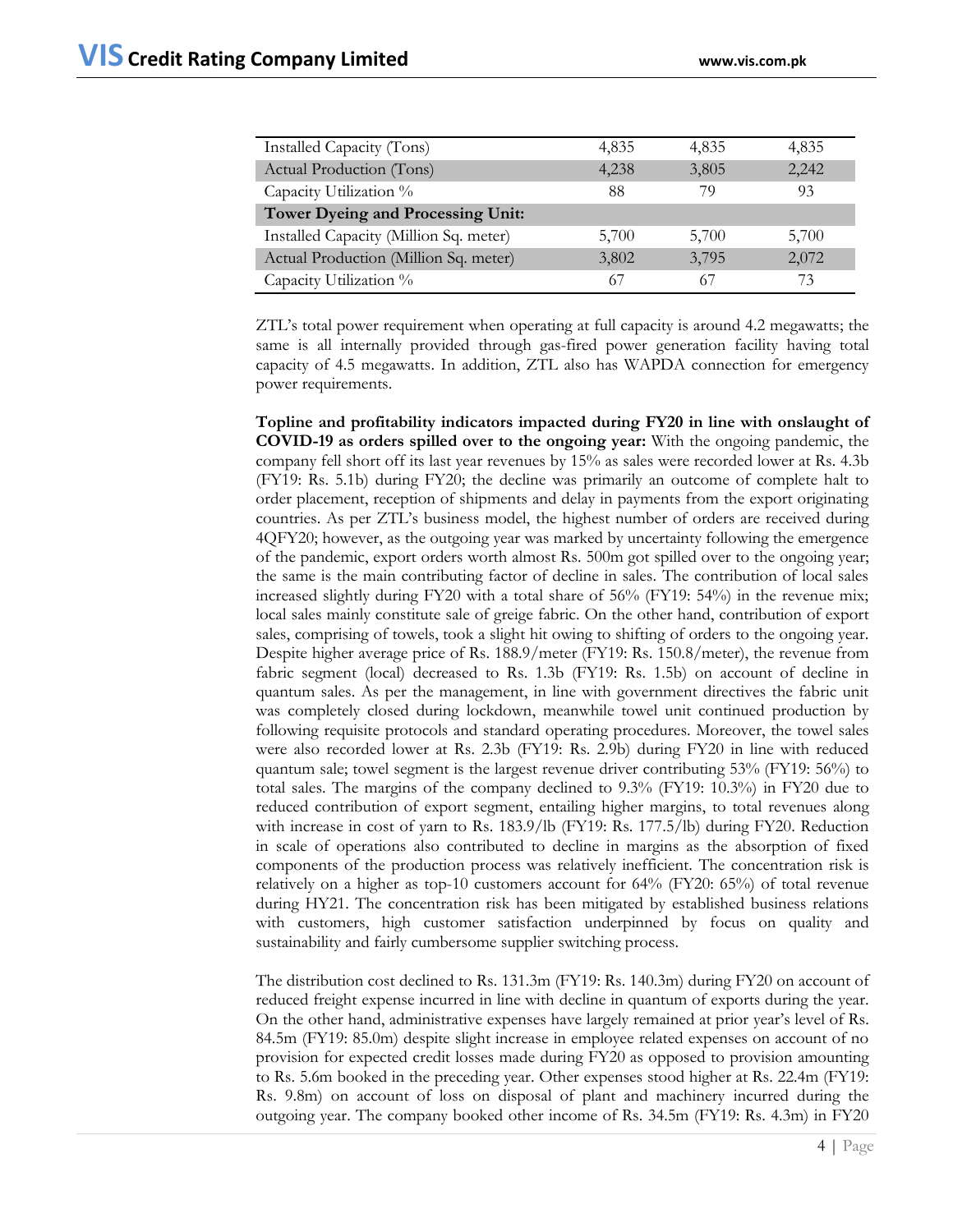in line with sizable exchange gain of Rs. 30.2m booked as a result of depreciation of local currency benefiting exporters. The finance cost was recorded lower at Rs. 121.6m (FY19: 144.4m) due to a shift from packing refinance to Export Finance Scheme (EFS) and utilization of lower borrowing rates. Subsequently, with decline in scale of operations in terms of exports and decline in margins, the company's bottom line was reported lower at Rs. 55.1m (FY19: Rs. 117.8m) during FY20.

The declining trend in quantum sales was rescued during the ongoing year with the company's operations back at full capacity. ZTL's topline was recorded higher at Rs. 2.9b at HY21 owing to a combined impact of increase in export quantum coupled with higher prices on account of positive momentum in demand of finished towels. The increased demand of domestic products is underpinned by capitalizing on supply gaps as production units in competing countries were not operating at full potential owing to COVID-19 related lockdowns. In addition, the power subsidy announced by the government for the sector has made the prices even more competitive globally, therefore positively resulted in the off-take of local products. The orders from New Zealand, U.K, France and Thailand got cancelled in HY21; however, the same got shifted towards U.S and Germany. Further, margins also exhibited improvement and were recorded above pre-COVID level at around 12.1% (FY20: 9.3%) in line with improved output prices primarily in the export market as the towel prices were recorded higher at Rs. 840.8/kg during HY21 as opposed to Rs. 764.6/kg in FY20. Moreover, major raw material cost remained unchanged at Rs. 184/lb of yarn; the same also contributed positively to margins of the company. Another contributing factor of increase in margins is that the company's composition of yarn procurement tilted slightly towards imports in HY21 in comparison to no utilization of imported yarn in the outgoing year. The imported yarn, entailing better quality, became economically viable given prices of locally produced cotton soared on account of sizable decline in production, the same plunged down the projected output to 21 years' lowest for Pakistan.

The operating expenses were recorded higher at Rs. 160.9m (HY20: Rs. 105.5m) during HY21 with increase largely manifested in distribution cost; however, the same if annualized is largely in sync with increase in scale of operations. On the other hand, the finance cost was rationalized to Rs. 52.0m during HY21 as compared to Rs. 65.3m in the corresponding period last year owing to sharp dip in benchmark interest rates despite increase in total borrowings of the company during the period under review. As a result of positive trajectory of revenues, improved margins and curtailment of interest expense, ZTL reported healthy profit of Rs. 121.7m (HY20: Rs. 23.6m) during HY21. Going forward, the management projects to close FY21 with a topline of Rs. 6b; the company is on track of meeting the projected target as revenue clocked at Rs. 4.3b by end-3QFY21 and company has orders of over Rs. 2.0b in the pipeline.

ZTL has opted for new market development strategy with exposure in the knitted fabric sports garments for revenue diversification. The company has already secured orders amounting to Rs. 500.0m from newly explored knitted sport fabric market in Sri Lanka. The company currently utilizes the weaving set-up used for towel manufacturing. Going forward, the management believes that expansion of facilities for knitted fabric is contingent upon on the offtake of the new product line extension. Further, ZTL plans on easing out the credit terms of online marketplace for better market reception; moreover, specific market budget is also going to be allocated for the same during the ongoing year.

**Adequate liquidity profile as evident from healthy cash flows in relation to outstanding obligations and sound debt service ability:** Liquidity profile of the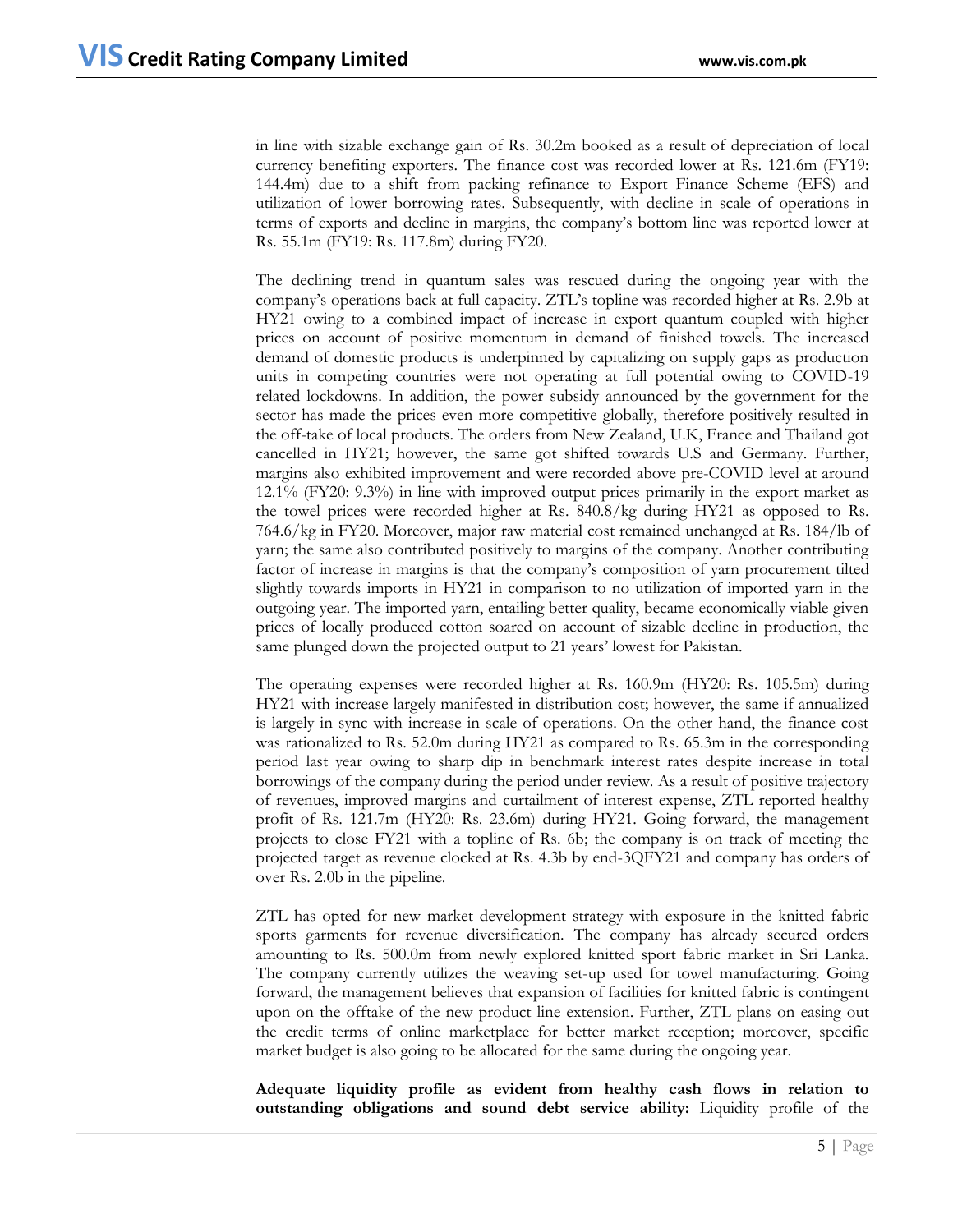company is considered sound in view of sizable cash flows in relation to long-term outstanding obligations and sound debt service capacity. However, the cash flow generation depicted a volatile trend during the period under review; the same is directly proportional to profitability indicators. As an outcome of depressed revenues, reduced margins and lower profitability, Funds from Operations (FFO) declined and were recorded lower at Rs. 253.1m (FY19: Rs. 309.9m) during FY20. However, with the improvement in scale of operations and margins during the ongoing year, FFO amounted to Rs. 204.6m during HY21. Although, there has been an increase in the total borrowings on a timeline basis as the decline in short-term funding was offset by increase in long-term credit during the ongoing year, FFO in terms of outstanding obligations was adequate. Similarly, debt service coverage remained sizeable during the period under review. Going forward, cash flows are expected to improve on account of increase in sales supported by revenue diversification in sports knitted fabric along with positive prospects of knitting industry.

Stock in trade stood at 1.0b (end-FY20: Rs. 1.1b; end-FY19: 0.9b) during end-HY21 due to the delay in the shipment of orders coupled with higher quantum of unsold finished goods in FY20; however, the same is being subsided during the ongoing year. Similarly, trade debts were also reported higher at Rs. 933.1m (end-FY20: Rs. 708.9m; end-FY19: Rs. 712.5m) during end-HY21; the same is in line with increase in scale of operations. The aging of receivables is considered satisfactory since all receivables, local and export, pertained to less than six-month bracket. Loans and advances increased to Rs. 150.6m (end-FY20: 76.7m, end-FY19: 100.5m) at end-HY21 on account of higher advance payments to suppliers and against letters of credit; the same is sync with increased business volumes. Moreover, trade deposits and other receivables also stood higher at Rs. 391.2m (end-FY20: 326.1m, end-FY19: 299.6m) at end-HY21 on account of higher sales tax refundable and performancebased rebates due from the government. To support the liquidity position, ZTL has short term investments amounting to Rs. 67.9m (end-FY20: 63.1m, end-FY19: 1.0m) comprising short-term money market mutual funds at end-HY21. Given there is no liquidity stress, the management does not plan on liquidating the securities during the rating horizon.

On the other hand, trade and other payables were recorded higher at Rs. 1.0b (end-FY20: Rs. 818.3m, end-FY19: Rs. 558.7m) since ZTL locked in more raw material for fulfilling delayed orders originating from European countries that were hit by the lockdown amid pandemic crisis. Contract liabilities declined to Rs. 12.1m (end-FY20: Rs. 28.9m, end-FY19: Rs. 24.7m) at end-HY21, the same pertain to employee related liabilities including workers' provident fund. Subsequently, the current ratio was maintained at prior year's level during the period under review. In addition, the company made an investment worth Rs. 182.6m on routine balancing, modernization and replacement (BMR) to improve process efficiencies. Going forward, the company plans on investing in BMR and new projects by anticipating expansion in value added products; the same will help to strengthen export, profitability and liquidity profile.

**Moderately leveraged capital structure:** The equity base of ZTL increased on a timeline basis Rs. 1.7b (end-FY20: Rs. 1.6b, end-FY19 Rs. 1.6b) at end-HY21 owing to internal capital generation. The debt matrix of the company is tilted towards short term credit comprising around 70% of total borrowings. The working line capital requirements largely remained range bound; however, short-term borrowings peaked to Rs. 1.32b (end-FY19: Rs. 1.25b) at end-FY20 to fund higher inventory. The short-term borrowings are secured against first ranking pari passu charge over current assets of the company; the same carry mark-up charge ranging from 3.00% to 15.10% per annum during the year on the balance outstanding. The company's long-term debt increased to Rs. 567.9m (end-FY20: Rs.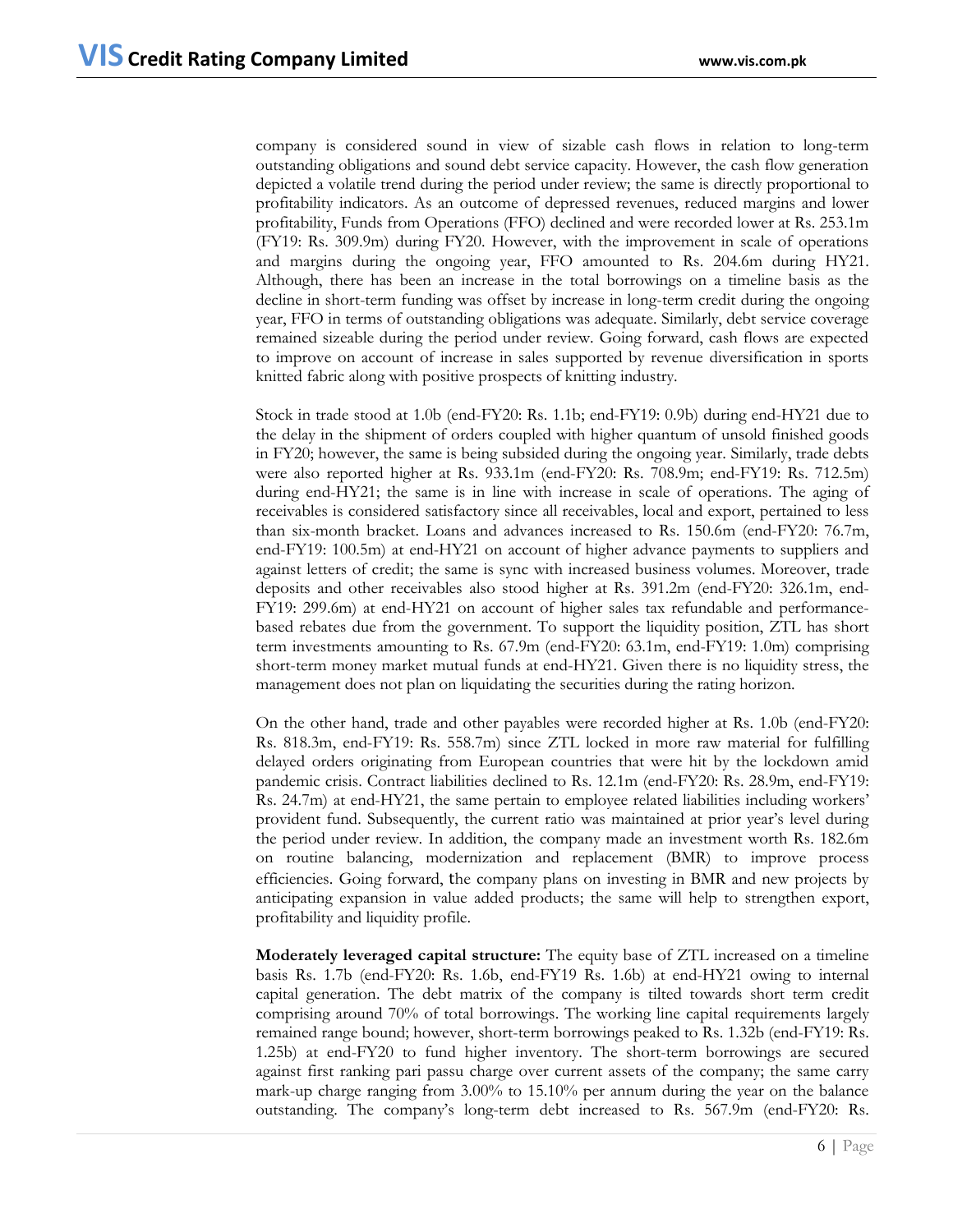415.5m, end-FY19: Rs. 471.8m) and majorly comprises SBP's long term finance facility (LTFF), refinance schemes, renewable energy schemes and demand finance to fund the capital expenditure of Rs. 150.7m during HY21. The company procured incremental around Rs. 100.0m under SBP's term finance during the ongoing year; the same is repayable in eight quarterly installments commencing from Jan'21 with markup locked at SBP rate plus 3.0% per annum. On the other hand, existing major demand finance is repayable in twenty-eight quarterly installments; markup charged on the facility is recorded at 3 months Kibor plus 1% per annum. For all existing long-term facilities banks have deferred the loan installments for the period of one year under SBP directive as a relief to the company during COVID-19 pandemic. Despite increase in borrowings gearing decreased on a timeline basis during the period under review owing to augmentation of equity base. On the other hand, debt leverage trended upwards as a result of higher payables held on the books. Going forward, although ZTL plans to enhance capacity of weaving and processing units, however; leverage indicators are expected to remain around current levels on the back of growth in equity.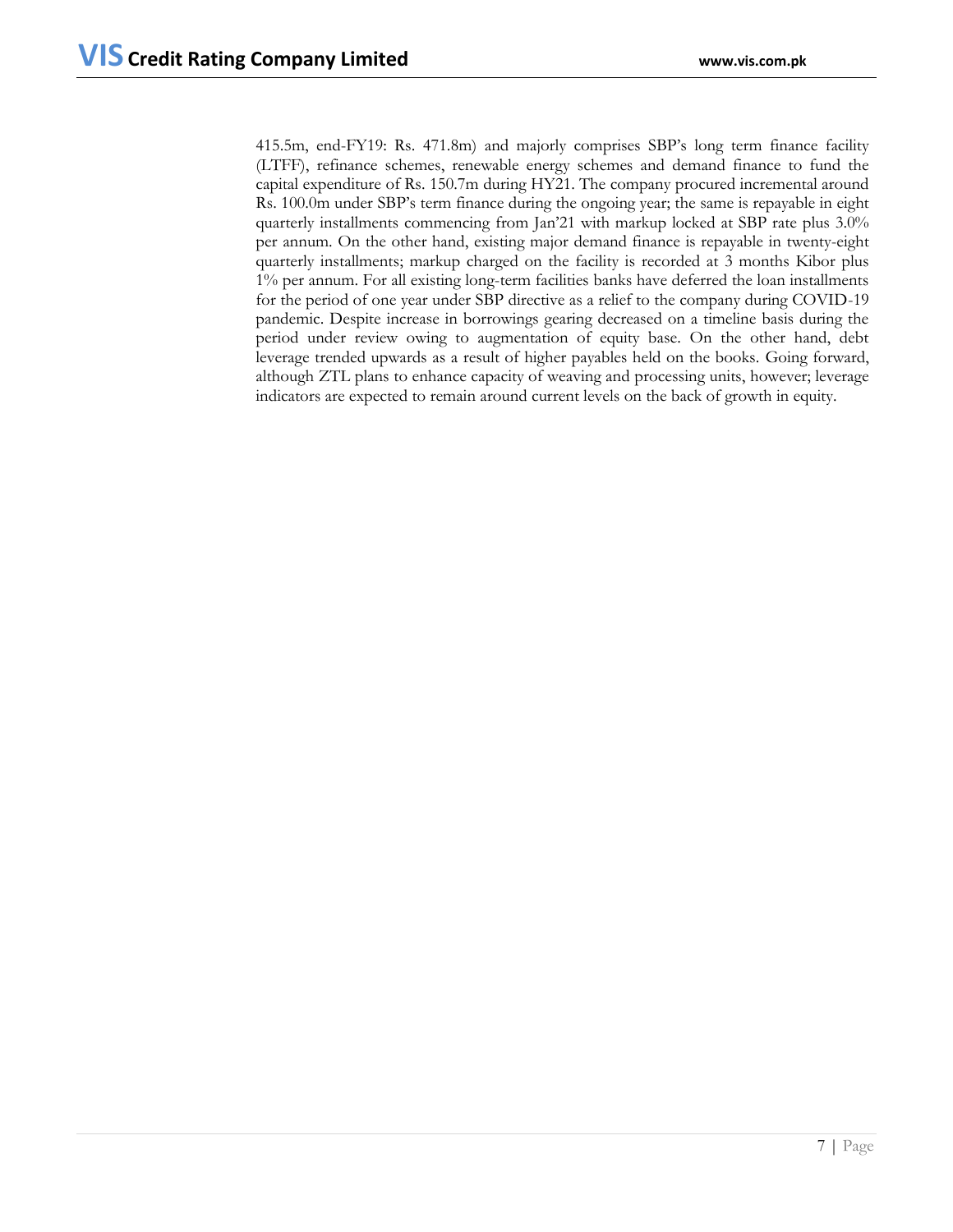## **Zephyr Textiles Limited Appendix I**

| EUPHYL TUALING EMILICA                                                           |                       |               |               | $\mu$          |  |  |
|----------------------------------------------------------------------------------|-----------------------|---------------|---------------|----------------|--|--|
| <b>FINANCIAL SUMMARY</b><br>(amounts in PKR millions)                            |                       |               |               |                |  |  |
| <b>BALANCE SHEET</b>                                                             | June 30, 2018         | June 30, 2019 | June 30, 2020 | Dec 31, 2020   |  |  |
| <b>Non-Current Assets</b>                                                        | 2,003.9               | 1,963.2       | 1,989.2       | 2,062.7        |  |  |
| Stock-in-Trade                                                                   | 1,069.5               | 914.6         | 1,103.9       | 1,030.9        |  |  |
| <b>Trade Debts</b>                                                               | 658.6                 | 712.5         | 708.9         | 933.1          |  |  |
| <b>Loans and Advances</b>                                                        | 35.9                  | 100.5         | 76.7          | 150.6          |  |  |
| <b>Other Receivables</b>                                                         | 117.8                 | 86.4          | 80.0          | 129.1          |  |  |
| <b>Cash &amp; Bank Balances</b>                                                  | 30.0                  | 55.6          | 71.8          | 79.6           |  |  |
| <b>Total Assets</b>                                                              | 4,208.0               | 4,156.8       | 4,479.5       | 4,865.8        |  |  |
| <b>Trade and Other Payables</b>                                                  | 642.0                 | 558.6         | 818.3         | 1,028.1        |  |  |
| <b>Short Term Borrowings</b>                                                     | 1,158.7               | 1,250.0       | 1,320.2       | 1,278.3        |  |  |
| $\mathbf{T}$ and $\mathbf{T}$ and $\mathbf{D}$ and $\mathbf{D}$ and $\mathbf{D}$ | $\Gamma$ $\Omega$ 1.1 | 1710          | 44F           | $F/T$ $\Omega$ |  |  |

| <b>Trade and Other Payables</b> | 642.0   | 558.6   | 818.3   | 1,028.1 |
|---------------------------------|---------|---------|---------|---------|
| <b>Short Term Borrowings</b>    | 1,158.7 | 1,250.0 | 1,320.2 | 1,278.3 |
| <b>Long Term Borrowings</b>     | 581.1   | 471.8   | 415.5   | 567.9   |
| <b>Total Debt</b>               | 1,739.8 | 1,721.8 | 1,735.7 | 1,846.2 |
| <b>Total Liabilities</b>        | 2,667.0 | 2,569.8 | 2,866.3 | 3,130.9 |
| Paid Up Capital                 | 594.3   | 594.3   | 594.3   | 594.3   |
| Tier 1 Equity                   | 1.189.4 | 1,261.0 | 1,310.7 | 1,443.5 |
| <b>Total Equity</b>             | 1,540.6 | 1,587.1 | 1,613.3 | 1,735.0 |

| <b>INCOME STATEMENT</b>  | <b>June 30, 2018</b> | June 30, $2\overline{019}$ | June 30, 2020 | Dec 31, 2020 |
|--------------------------|----------------------|----------------------------|---------------|--------------|
| <b>Net Sales</b>         | 4,252.3              | 5,091.1                    | 4,326.1       | 2,916.8      |
| <b>Gross Profit</b>      | 465.5                | 523.7                      | 401.7         | 352.6        |
| <b>Operating Profit</b>  | 287.3                | 288.7                      | 163.6         | 191.7        |
| <b>Profit Before Tax</b> | 129.4                | 148.6                      | 76.4          | 154.5        |
| <b>Profit After Tax</b>  | 103.4                | 117.8                      | 55.1          | 121.7        |
| <b>FFO</b>               | 339.5                | 309.9                      | 253.1         | 204.6        |

| <b>RATIO ANALYSIS</b>           | June 30, 2018 | June 30, 2019 | June 30, 2020 | Dec 31, 2020 |
|---------------------------------|---------------|---------------|---------------|--------------|
| Gross Margin $(\%)$             | 10.9          | 10.3          | 9.3           | 12.1         |
| Current Ratio (x)               | 1.10          | 1.08          | 1.10          | 1.11         |
| FFO to Total Debt (x)           | 0.20          | 0.18          | 0.15          | 0.22         |
| FFO to Long Term Debt (x)       | 0.58          | 0.66          | 0.61          | 0.72         |
| Debt Service Coverage Ratio (x) | 1.41          | 1.57          | 1.62          | 3.29         |
| $ROAA(^{0}_{0})$                | 1.3           | 2.8           | 1.3           | 5.2          |
| ROAE $(\%$                      | 4.6           | 7.5           | 3.4           | 14.5         |
| Gearing (x)                     | 1.46          | 1.37          | 1.32          | 1.28         |
| Debt Leverage (x)               | 2.24          | 2.04          | 2.19          | 2.17         |
| Stock+Trade debts/Short-Term    | 1.49          | 1.30          | 1.37          | 1.54         |
| Borrowings (x)                  |               |               |               |              |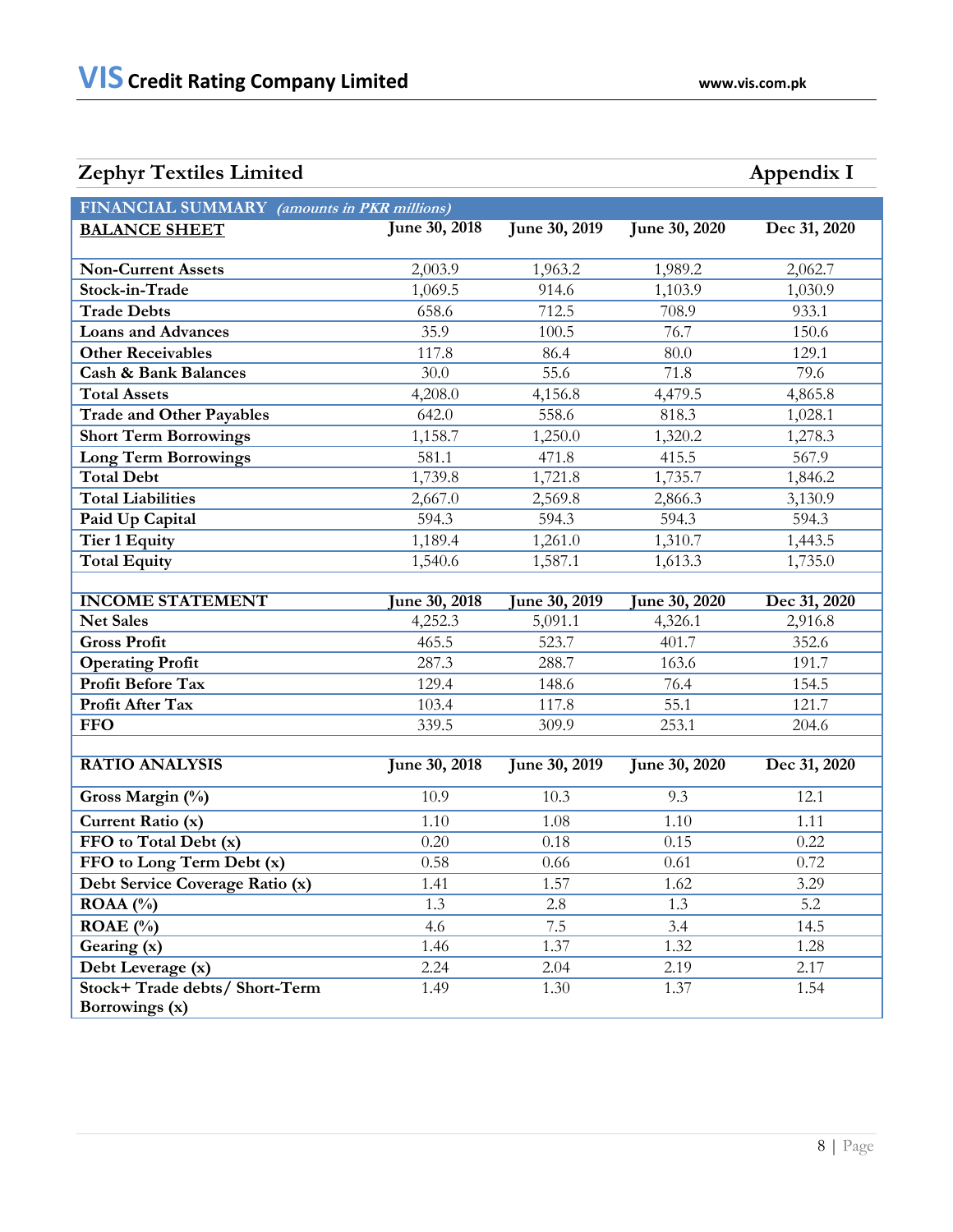### **ISSUE/ISSUER RATING SCALE & DEFINITIONS Appendix II**

## **VIS** Credit Rating Company Limited

#### RATING SCALE & DEFINITIONS: ISSUES / ISSUERS

#### Medium to Long-Term

#### 444

Highest credit quality; the risk factors are negligible, being only slightly more than for risk-free Government of Pakistan's debt.

#### AA+ AA AA-

High credit quality; Protection factors are strong. Risk is modest but may vary slightly from time to time because of economic conditions.

#### A+, A, A-

Good credit quality; Protection factors are adequate. Risk factors may vary with possible changes in the economy.

#### **BBB+, BBB, BBB**

Adequate credit quality; Protection factors are reasonable and sufficient. Risk factors are considered variable if changes occur in the economy.

#### **BB+ BB BB-**

Obligations deemed likely to be met. Protection factors are capable of weakening if changes occur in the economy. Overall quality may move up or down frequently within this category.

#### B+, B, B-

Obligations deemed less likely to be met. Protection factors are capable of fluctuating widely if changes occur in the economy. Overall quality may move up or down frequently within this category or into higher or lower rating grade.

#### ccc

Considerable uncertainty exists towards meeting the obligations. Protection factors are scarce and risk may be substantial.

A high default risk

 $\epsilon$ 

 $\alpha$ 

A very high default risk

#### Ð

Defaulted obligations

#### Rating Watch: VIS places entities and issues on 'Rating Watch' when it deems that there are conditions present that necessitate re-evaluation of the assigned rating(s). Refer to our 'Criteria for Rating Watch' for details. www.vis.com.pk/images/criteria\_watch. pdf

Rating Outlooks: The three outlooks 'Positive', 'Stable' and 'Negative' qualify the potential direction of the assigned rating(s). An outlook is not necessarily a precursor of a rating change. Refer to our 'Criteria for Rating Outlook' for details.www.vis.com.pk/ images/criteria\_outlook.pdf

(SO) Rating: A suffix (SO) is added to the ratings of 'structured' securities where the servicing of debt and related obligations is backed by some sort of financial assets and/or credit support from a third party to the transaction. The suffix (SO), abbreviated for 'structured obligation', denotes that the rating has been achieved on grounds of the structure backing the transaction that enhanced the credit quality of the securities and not on the basis of the credit quality of the issuing entity alone.

### Short-Term

#### $4 - 1 +$

Highest certainty of timely payment; Short-term liquidity, including internal operating factors and /or access to alternative sources of funds, is outstanding and safety is just below risk free Government of Pakistan's short-term obligations.

#### $A-1$

High certainty of timely payment; Liquidity factors are excellent and supported by good fundamental protection factors. Risk factors are minor.

#### $A-2$

Good certainty of timely payment. Liquidity factors and company fundamentals are sound. Access to capital markets is good. Risk factors are small.

#### $A - 3$

Satisfactory liquidity and other protection factors qualify entities / issues as to investment grade. Risk factors are larger and subject to more variation. Nevertheless, timely payment is expected.

#### B

Speculative investment characteristics; Liquidity may not be sufficient to ensure timely payment of obligations.

Capacity for timely payment of obligations is doubtful.

(blr) Rating: A suffix (blr) is added to the ratings of a particular banking facility obtained by the borrower from a financial institution. The suffix (bir), abbreviated for 'bank loan rating' denotes that the rating is based on the credit quality of the entity and security structure of the facility.

'p' Rating: A 'p' rating is assigned to entities, where the management has not requested a rating, however, agrees to provide informational support. A 'p' rating is shown with a 'p' subscript and is publicly disclosed. It is not modified by a plus (+) or a minus (-) sign which indicates relative standing within a rating category. Outlook is not assigned to these ratings. Refer to our 'Policy for Private Ratings' for details. www.vis.com.pk/images/ policy\_ratings.pdf

'SD' Rating: An 'SD' rating is assigned when VIS believes that the ratee has selectively defaulted on a specific issue or obligation but it will continue to meet its payment obligations on other issues or obligations in a timely manner.